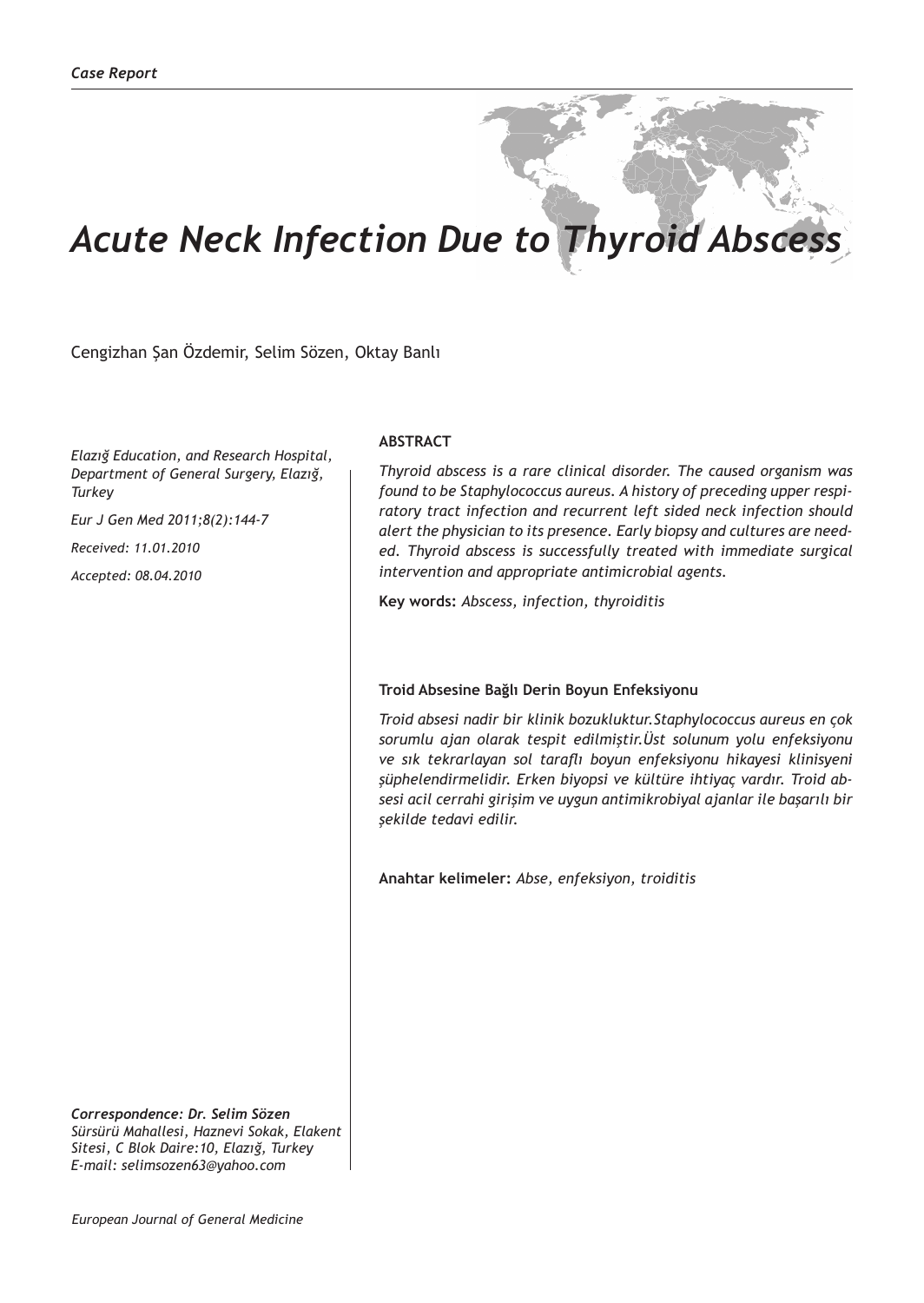## **INTRODUCTION**

Acute suppurative thyroiditis is a rare condition even in patients with impaired host defenses (1). Thyroid abscess and acute suppurative thyroiditis represent only 0.1 to 0.7% of surgically treated thyroid pathologies (2). The diagnosis of acute suppurative thyroiditis is usually made on clinical grounds and confirmed by needle aspiration or surgical drainage. The thyroid scan is abnormal, with decreased uptake in the involved areas of the gland (3,4).

## **CASE**

A 22-year-old white female patient was admitted with an enlarging, painful neck mass accompanied by high fever. There was history of high grade fever, odynophagia and dysphagia since the onset of the neck swelling. She was acutely ill with a temperature of 38.4°C and tachycardia. Examination of the neck revealed a large tender, warm, and fluctuant mass occupying the region of the left lobe of the thyroid gland and no further extension. Abscess located on the left side was as large as a fist, and exquisitely tender to the touch. There was considerable dyspnea and huskiness of voice and reflex cough, indicated implication of the recurrent laryngeal nerve. The neck was swollen, red, very painful, and sensitive to movement, and there was severe occipital headache. On physical examination to the patient was hoarse and in moderate distress. Temperature was 39.4°C and pulse 100/mm. There was a diffuse, tense, nonfluctuant, erythematous, warm, and exquisitely tender swelling over the thyroid area. The retropharyngeal space had normal dimensions on radiographs. Computed tomography revealed cystic areas in left lobe of the thyroid gland. The CT scans showed what appeared to be acute thyroiditis and penthyroid soft-tissue infection(Figure 1). The spectrum of findings included loss of iodine in the affected lobe, thyroid swelling with poorly defined margins, low density intraparenchymal areas, and air in the thyroid. Ultrasound examination of neck, revealing cystic area anterior to thyroid. Laboratory findings included WBC of 12,900/mm3 with a shift to the left, and a sedimentation rate of 120 mm/hr. Serum T4, T3 resin uptake, and TSH were normal. Antithyroglobulin and antimicrosomal antibodies were undetectable. Radiographs of the neck revealed soft-tissue swelling without airway compression. On the second hospital day definite fluctuance was found, and at surgery a 100-cc abscess was drained. It lay deep to the strap muscles but did

not involve the thyroid. Pus culture was uninformative. Fever subsided, voice improved, and several weeks later the wound had healed. At 4 weeks the patient is well. Culture grew Staphylococcus aureus sensitive to penicillin. Postoperative recovery was rapid. In the operating room, a small incision three inches long over site of abscess, splitting of capsule with thermocautery, With the finger in the cavity a second abscess was readily located and opened by lacerating the gland-tissue with the finger. And then a thin tube drain was inserted which drained pus for 72 hours after which the drainage was scanty.

## **DISCUSSION**

Acute suppurative thyroiditis is a rare condition even in patients with impaired host defenses (1). Thyroid abscess and acute suppurative thyroiditis represent only 0.1 to 0.7% of surgically treated thyroid pathologies (2). The diagnosis of acute suppurative thyroiditis is usually made on clinical grounds and confirmed by needle aspiration or surgical drainage. The thyroid scan is abnormal, with decreased uptake in the involved areas of the gland (3,4).

Acute suppurative thyroiditis especially affects patients with preexisting thyroid gland pathology, and in childhood it is associated with local anatomic defects (5). The pyriform sinus fistula is the route of infection and is the most common underlying abnormality in acute suppurative thyroiditis cases (5). Acute suppurative thyroiditis now rarely progresses to abscess formation due to the widespread use of antibiotics(6). Pyriform sinüs fistülo is a developmental abnormality at the 3 or 4 branchial pouch early in the course of acute suppurative thyroiditis, the differential diagnosis may be difficult, and includes nonsuppurative, painful thyroiditis or acute hemorrhage into a thyroid nodule or cyst Infections of the thyroid gland are rare due to its isolated anatomic location, rich blood supply, generous lymphatic drainage and high concentrations of iodine (7).

The left side of the thyroid is more commonly involved than the right in cases with an abscess (8). This leftsided predominance is unexplained but may possibly be related to the embryologic asymmetry of the fourth branchial arch, which forms the aortic and innominate arteries. The normal thyroid gland, being enclosed in a firm capsule having no excretory duct and a low